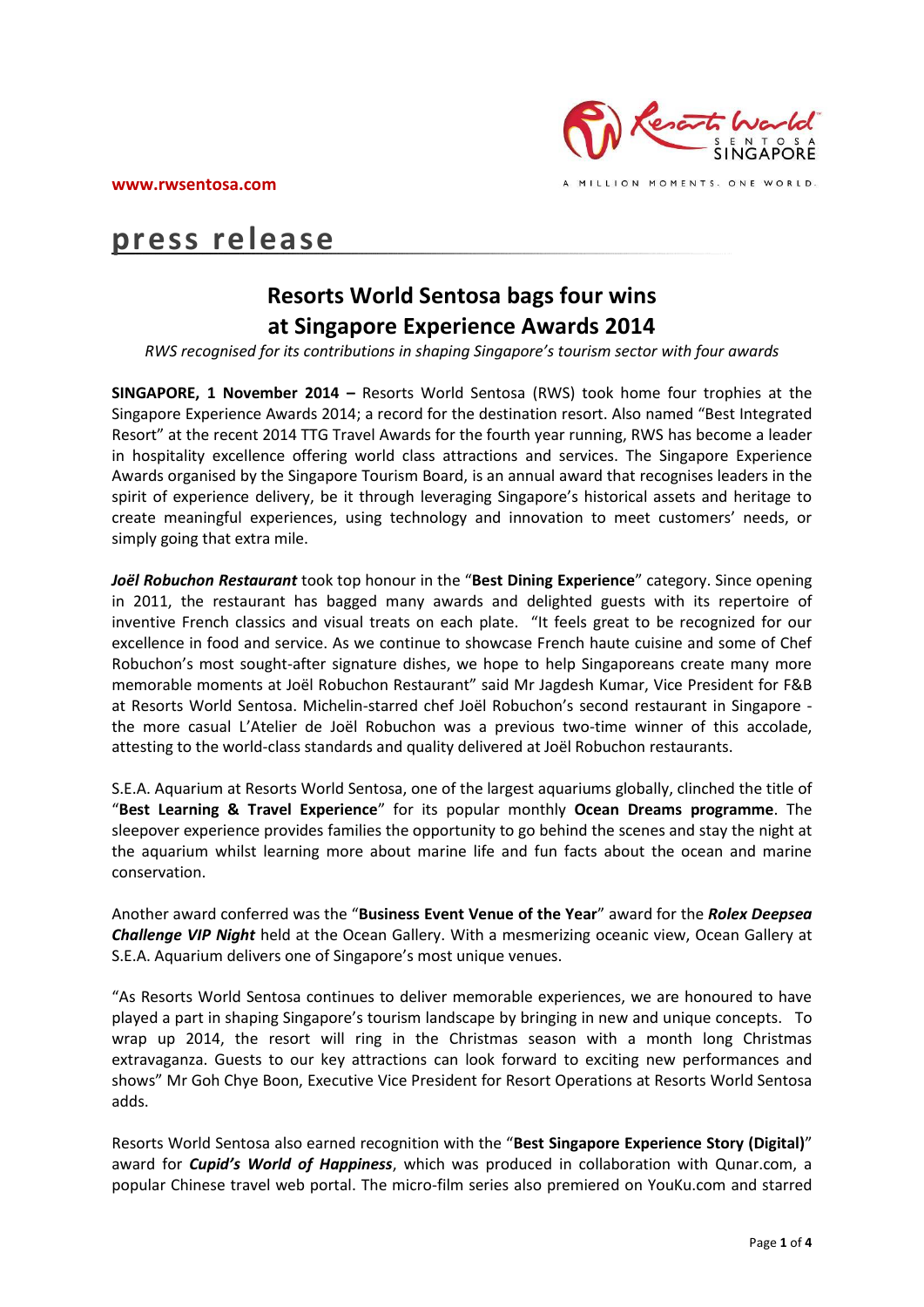Singapore-born Leon Jay Williams and Taiwanese actors Tiffany Hsu and Xiao Xiao Bin. Key attractions were featured in the micro-film as the characters embarked on an adventure together at Resorts World Sentosa, contributing to the destination marketing efforts of the Singapore Tourism Board.

– Ends –

#### **ABOUT RESORTS WORLD SENTOSA**

Resorts World Sentosa (RWS), Asia's ultimate destination resort, is located on Singapore's resort island of Sentosa. Spanning 49 hectares, the resort opened in January 2010 and welcomed over 45 million visitors in its first three years of opening. RWS is home to two mega attractions - the region's first-and-only Universal Studios theme park and the Marine Life Park, which comprises the S.E.A. Aquarium (one of the world's largest aquariums) and Adventure Cove Waterpark. Other attractions include a Maritime Experiential Museum, an award-winning destination spa, a casino, six unique hotels, the Resorts World Convention Centre, celebrity chef restaurants, and specialty retail outlets. The resort also offers world-class entertainment, from original resident productions to concerts and public shows such as the Crane Dance and the Lake of Dreams. RWS has been named "Best Integrated Resort" since 2011 for four consecutive years at the TTG Travel Awards which recognises the best of Asia-Pacific's travel industry.

RWS is wholly owned by Genting Singapore, a company of the Genting Group. For more information, please visi[t www.rwsentosa.com.](http://www.rwsentosa.com/)

Facebook:<https://www.facebook.com/ResortsWorldatSentosa> Twitter/ Instagram: @rwsentosa Blog (RWScoop):<http://www.rwsentosablog.com/>

#### **MEDIA CONTACTS**

**Resorts World Sentosa** Linette Lin Tel: +65 6577 9762 Email: [linette.lin@rwsentosa.com](mailto:linette.lin@rwsentosa.com) **ATE Integrated Communications (for Resorts World Sentosa)** Debbie Pereira Tel: +65 6592 0543 Email: [debbie@ate.bz](mailto:debbie@ate.bz)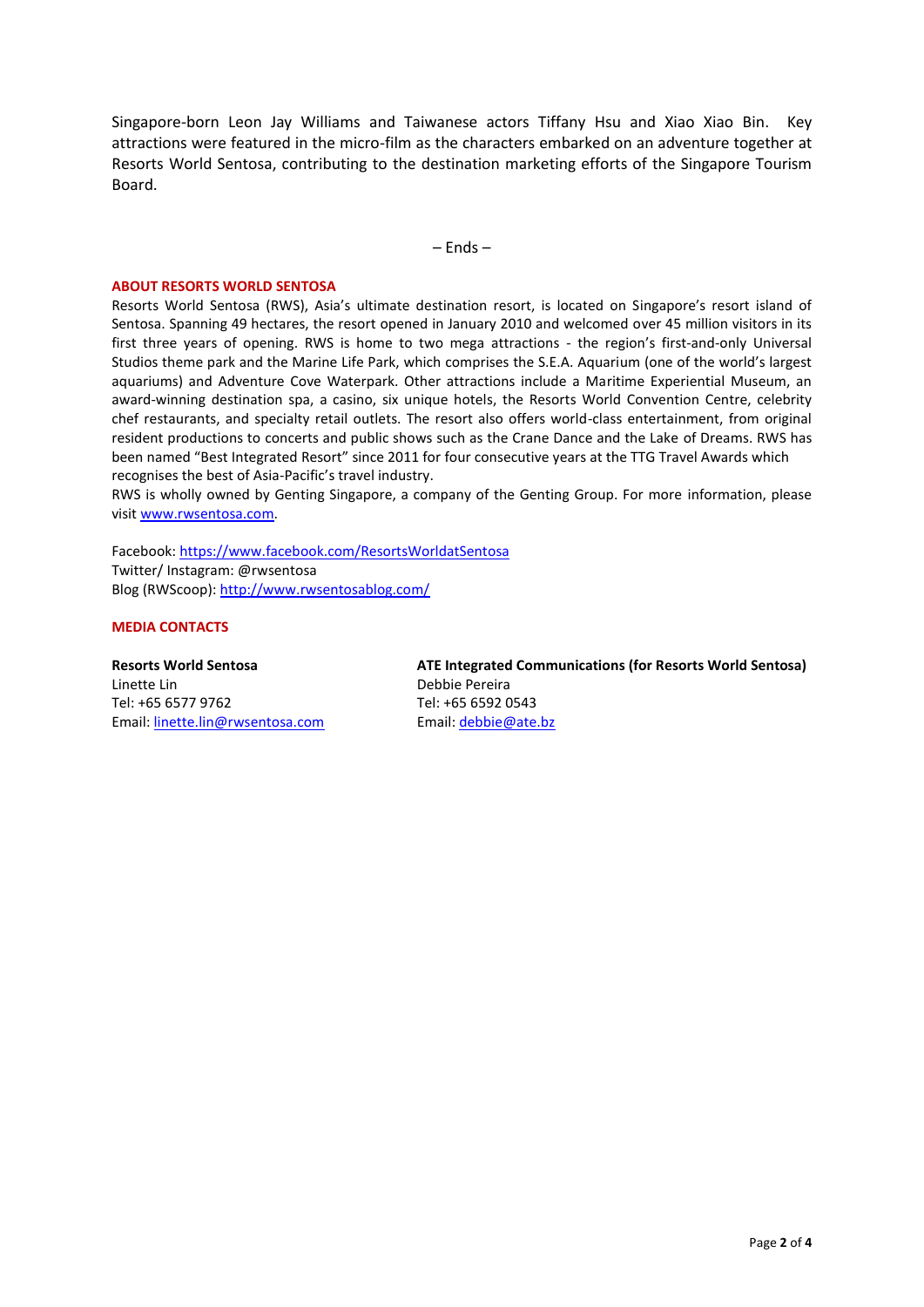### **Note to Editors**

1. Please use the following photo captions for visuals. 2. High resolution photos can be downloaded from link: *<https://app.box.com/s/k1d9xk2t2x88h9km2r9t> 3.* All photos are to be attributed to: *Resorts World Sentosa* 

Recipient of the **Best Dining Experience** award at Singapore Experience Awards 2014

> *Joël Robuchon Restaurant, Resorts World Sentosa*



Recipient of the **Best Learning & Travel Experience** award at Singapore Experience Awards 2014

*Ocean Dreams Programme, S.E.A. Aquarium* 



Recipient of the **Business Event Venue of the Year** award at Singapore Experience Awards 2014

*Ocean Gallery, S.E.A. Aquarium*